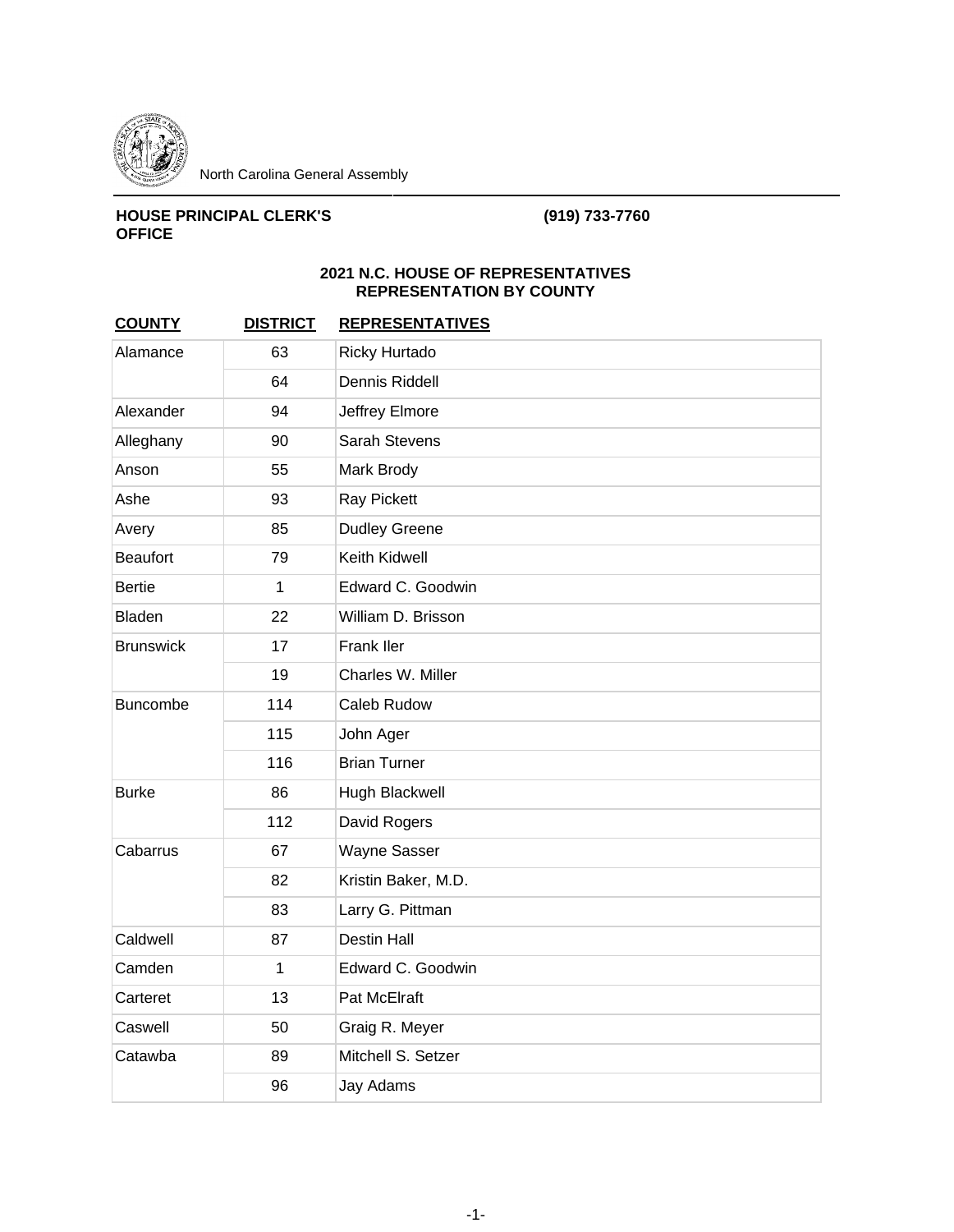| Chatham    | 54             | Robert T. Reives, II   |
|------------|----------------|------------------------|
| Cherokee   | 120            | Karl E. Gillespie      |
| Chowan     | $\mathbf{1}$   | Edward C. Goodwin      |
| Clay       | 120            | Karl E. Gillespie      |
| Cleveland  | 110            | Kelly E. Hastings      |
|            | 111            | <b>Tim Moore</b>       |
| Columbus   | 16             | Carson Smith           |
|            | 46             | Brenden H. Jones       |
| Craven     | 3              | Steve Tyson            |
|            | 79             | Keith Kidwell          |
| Cumberland | 42             | Marvin W. Lucas        |
|            | 43             | Diane Wheatley         |
|            | 44             | William O. Richardson  |
|            | 45             | John Szoka             |
| Currituck  | 6              | <b>Bobby Hanig</b>     |
| Dare       | 6              | <b>Bobby Hanig</b>     |
| Davidson   | 80             | Sam Watford            |
|            | 81             | Larry W. Potts         |
| Davie      | 77             | Julia C. Howard        |
| Duplin     | 4              | Jimmy Dixon            |
| Durham     | 29             | Vernetta Alston        |
|            | 30             | Marcia Morey           |
|            | 31             | <b>Zack Hawkins</b>    |
|            | 54             | Robert T. Reives, II   |
| Edgecombe  | 23             | Shelly Willingham      |
| Forsyth    | 71             | Evelyn Terry           |
|            | 72             | Amber M. Baker         |
|            | 73             | Lee Zachary            |
|            | 74             | Jeff Zenger            |
|            | 75             | Donny Lambeth          |
| Franklin   | $\overline{7}$ | <b>Matthew Winslow</b> |
| Gaston     | 108            | John A. Torbett        |
|            | 109            | Donnie Loftis          |
|            | 110            | Kelly E. Hastings      |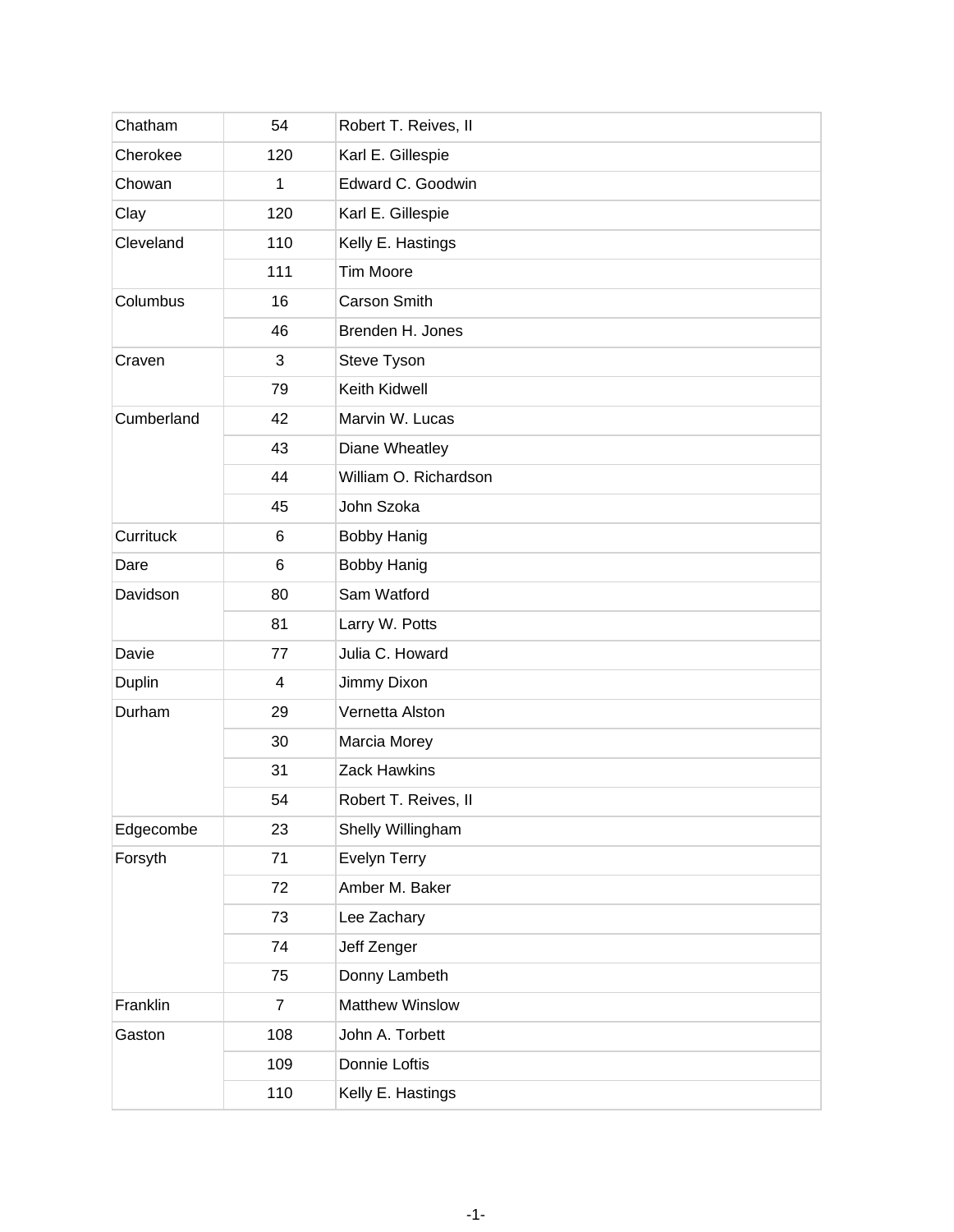| Gates     | 5              | Howard J. Hunter, III          |
|-----------|----------------|--------------------------------|
| Graham    | 120            | Karl E. Gillespie              |
| Granville | $\overline{2}$ | Larry Yarborough               |
|           | 32             | Terry E. Garrison              |
| Greene    | 10             | John R. Bell, IV               |
| Guilford  | 57             | <b>Ashton Wheeler Clemmons</b> |
|           | 58             | Amos L. Quick, III             |
|           | 59             | Jon Hardister                  |
|           | 60             | Cecil Brockman                 |
|           | 61             | Pricey Harrison                |
|           | 62             | John Faircloth                 |
| Halifax   | 27             | Michael H. Wray                |
| Harnett   | 28             | Larry C. Strickland            |
|           | 51             | John Sauls                     |
|           | 53             | Howard Penny, Jr.              |
| Haywood   | 118            | <b>Mark Pless</b>              |
|           | 119            | Mike Clampitt                  |
| Henderson | 113            | Jake Johnson                   |
|           | 117            | Timothy D. Moffitt             |
| Hertford  | 5              | Howard J. Hunter, III          |
| Hoke      | 48             | Garland E. Pierce              |
| Hyde      | 6              | <b>Bobby Hanig</b>             |
| Iredell   | 84             | Jeffrey C. McNeely             |
|           | 95             | <b>Grey Mills</b>              |
| Jackson   | 119            | Mike Clampitt                  |
| Johnston  | 10             | John R. Bell, IV               |
|           | 26             | Donna McDowell White           |
|           | 28             | Larry C. Strickland            |
| Jones     | 13             | Pat McElraft                   |
| Lee       | 51             | John Sauls                     |
| Lenoir    | 12             | <b>Chris Humphrey</b>          |
| Lincoln   | 97             | Jason Saine                    |
| Macon     | 120            | Karl E. Gillespie              |
| Madison   | 118            | <b>Mark Pless</b>              |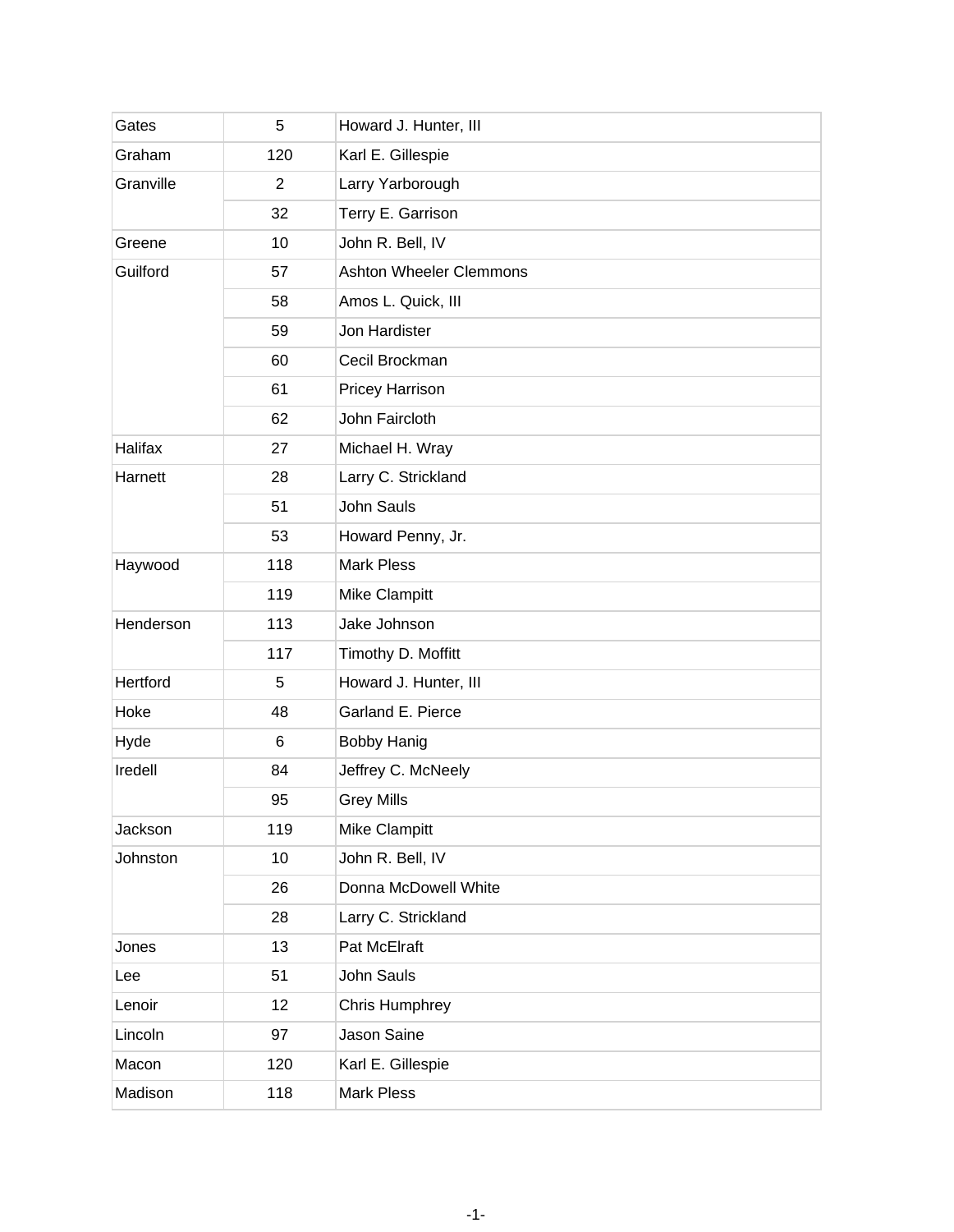| Martin      | 23             | Shelly Willingham       |
|-------------|----------------|-------------------------|
| McDowell    | 85             | <b>Dudley Greene</b>    |
| Mecklenburg | 88             | Mary Belk               |
|             | 92             | Terry M. Brown, Jr.     |
|             | 98             | John R. Bradford, III   |
|             | 99             | Nasif Majeed            |
|             | 100            | John Autry              |
|             | 101            | Carolyn G. Logan        |
|             | 102            | <b>Becky Carney</b>     |
|             | 103            | Rachel Hunt             |
|             | 104            | <b>Brandon Lofton</b>   |
|             | 105            | Wesley Harris, PhD      |
|             | 106            | Carla D. Cunningham     |
|             | 107            | Kelly M. Alexander, Jr. |
| Mitchell    | 85             | <b>Dudley Greene</b>    |
| Montgomery  | 66             | Ben T. Moss, Jr.        |
| Moore       | 52             | James L. Boles, Jr.     |
|             | 78             | Allen McNeill           |
| Nash        | $\overline{7}$ | <b>Matthew Winslow</b>  |
|             | 25             | James D. Gailliard      |
| New Hanover | 18             | Deb Butler              |
|             | 19             | Charles W. Miller       |
|             | 20             | Ted Davis, Jr.          |
| Northampton | 27             | Michael H. Wray         |
| Onslow      | 4              | Jimmy Dixon             |
|             | 14             | George G. Cleveland     |
|             | 15             | Phil Shepard            |
| Orange      | 50             | Graig R. Meyer          |
|             | 56             | Allen Buansi            |
| Pamlico     | 6              | <b>Bobby Hanig</b>      |
| Pasquotank  | 5              | Howard J. Hunter, III   |
| Pender      | 16             | Carson Smith            |
| Perquimans  | 1              | Edward C. Goodwin       |
| Person      | $\overline{c}$ | Larry Yarborough        |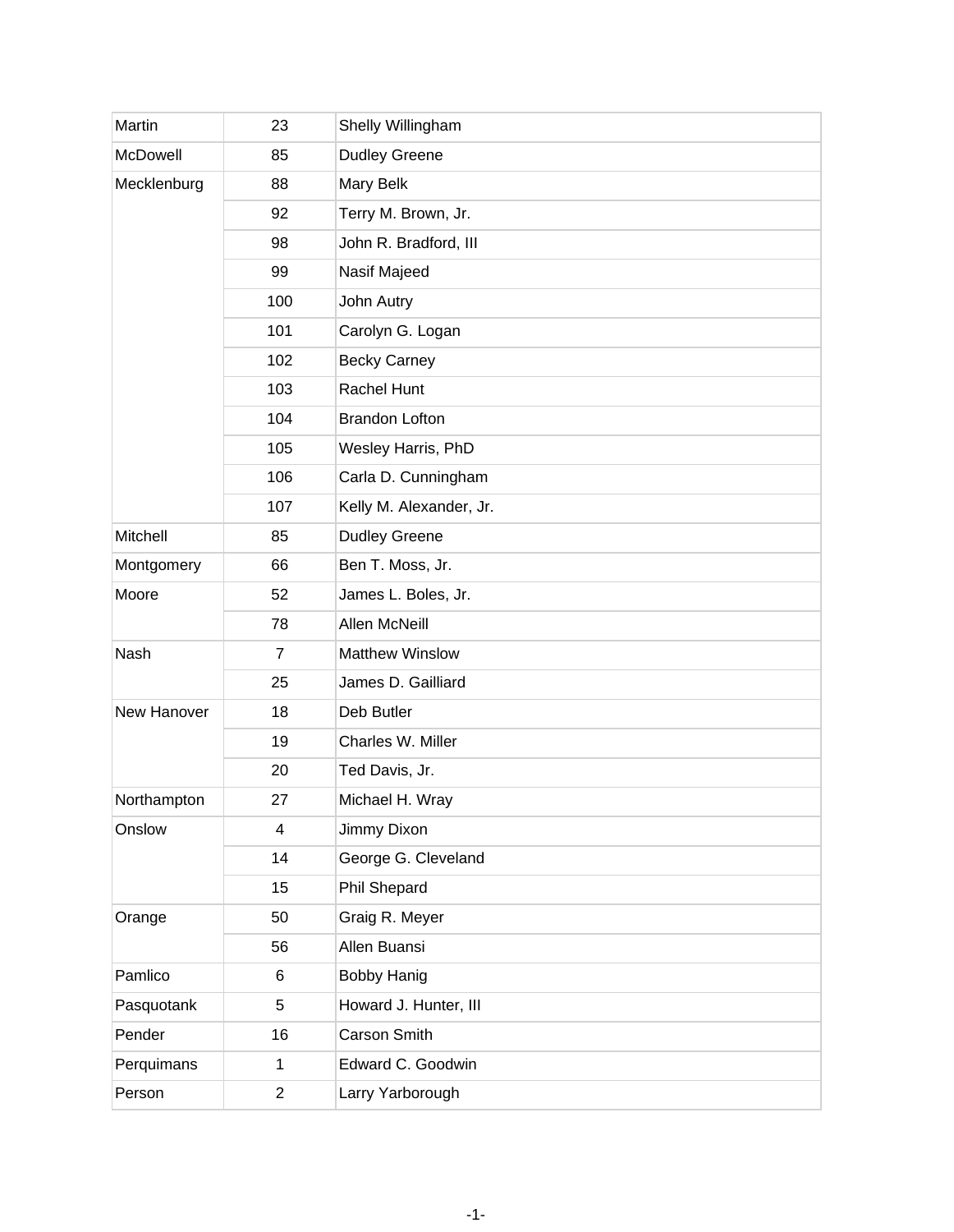| Pitt           | 8           | Kandie D. Smith       |
|----------------|-------------|-----------------------|
|                | 9           | <b>Brian Farkas</b>   |
|                | 12          | Chris Humphrey        |
| Polk           | 113         | Jake Johnson          |
| Randolph       | 70          | Pat B. Hurley         |
|                | 78          | Allen McNeill         |
| Richmond       | 66          | Ben T. Moss, Jr.      |
| Robeson        | 46          | Brenden H. Jones      |
|                | 47          | Charles Graham        |
| Rockingham     | 65          | A. Reece Pyrtle, Jr.  |
|                | 91          | Kyle Hall             |
| Rowan          | 67          | <b>Wayne Sasser</b>   |
|                | 76          | Harry Warren          |
|                | 77          | Julia C. Howard       |
| Rutherford     | 112         | David Rogers          |
| Sampson        | 21          | Raymond E. Smith, Jr. |
|                | 22          | William D. Brisson    |
| Scotland       | 48          | Garland E. Pierce     |
| Stanly         | 66          | Ben T. Moss, Jr.      |
|                | 67          | Wayne Sasser          |
| <b>Stokes</b>  | 91          | Kyle Hall             |
| Surry          | 90          | Sarah Stevens         |
|                | 91          | Kyle Hall             |
| Swain          | 119         | <b>Mike Clampitt</b>  |
| Transylvania   | 113         | Jake Johnson          |
| <b>Tyrrell</b> | $\mathbf 1$ | Edward C. Goodwin     |
| Union          | 55          | Mark Brody            |
|                | 68          | David Willis          |
|                | 69          | Dean Arp              |
| Vance          | 32          | Terry E. Garrison     |
|                |             |                       |
|                |             |                       |
|                |             |                       |
|                |             |                       |